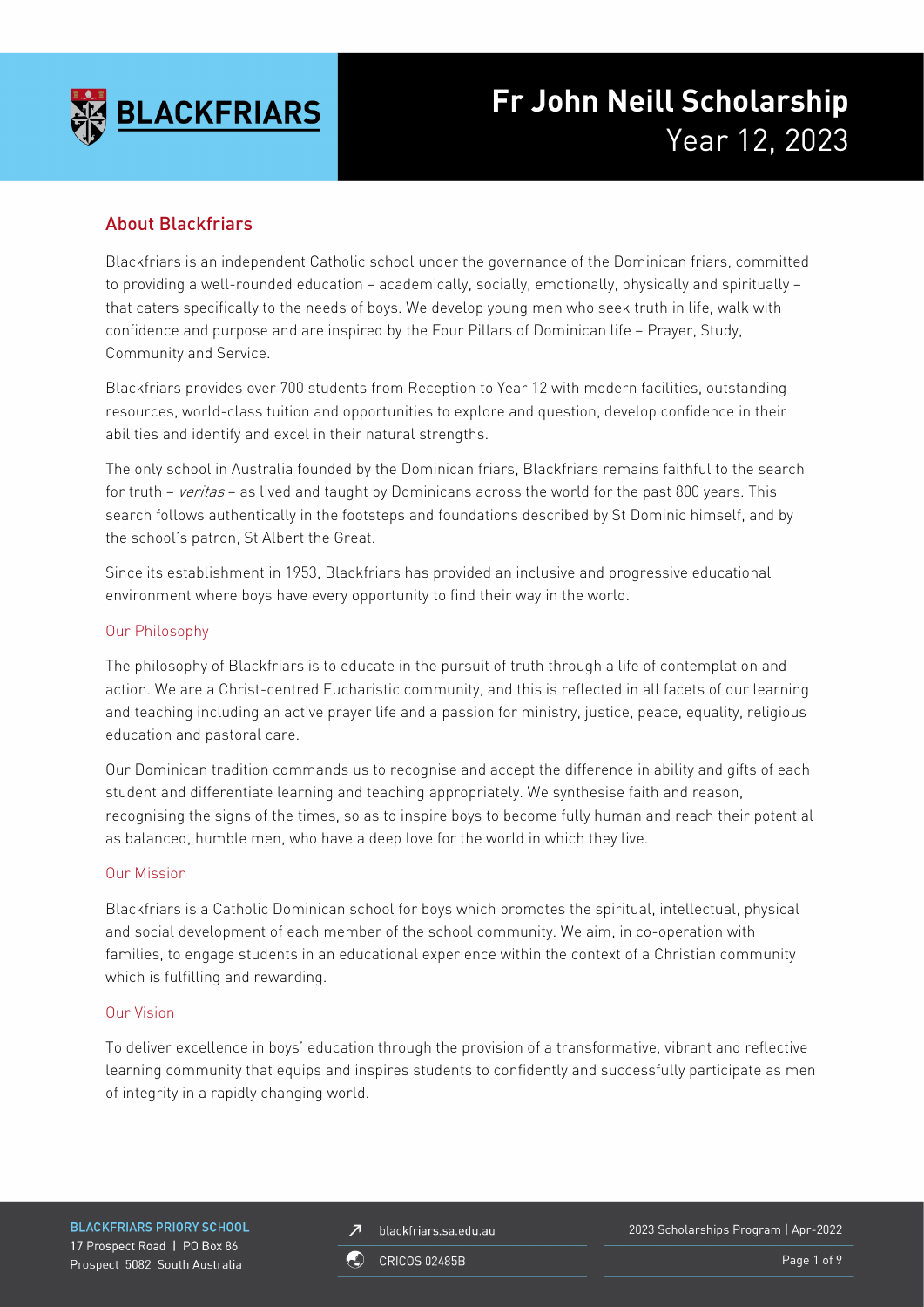

# Fr John Neill Scholarship

The Fr John Neill Scholarship is provided to assist with the tuition and school expenses for a Year 12 student attending Blackfriars. One scholarship is available annually.

Fr John Neill OP OAM was considered one of the founders of Catholic universities in Australia and was instrumental in Australian Catholic education for more than 50 years. He served the Blackfriars community for 25 years; 16 as the school's fifth Headmaster (1972 to 1988).

In 1978, Fr Neill was elected Chair of the Independent Headmasters Conference (South Australia), a significant and prestigious appointment in recognition by colleagues of his standing as an educator. He was the first Catholic to be appointed to this position.

In 2014, Fr Neill was awarded the Medal of the Order of Australia (OAM) for services to education and to the Catholic Church in Australia.

Recipients of the Fr John Neill Scholarship receive a bursary covering the full tuition fee at Year 12 plus \$500 for approved in-school expenses (e.g. camps, excursions, uniform, stationery, etc.).

### **Eligibility**

To be eligible for the Fr John Neill Scholarship in 2023, the applicant must be a domestic student, enrolled and attending Blackfriars in Year 11, 2022.

A student may hold only one scholarship at any one time at Blackfriars. Should a student holding a scholarship be awarded or offered another, his parents/guardians must select one between the two.

### Selection criteria

Awarding of the Fr John Neill Scholarship is based on an applicant's:

- 1. commitment to exemplifying the Four Pillars of Dominican Life;
- 2. commitment to pursuing their studies with the mind of Christ; and
- 3. financial need and/or that of his parents/guardians.
- Note: The responses given to selection criteria 1 and 2 in this application are to be completed by the student/applicant only - not the parents/guardians.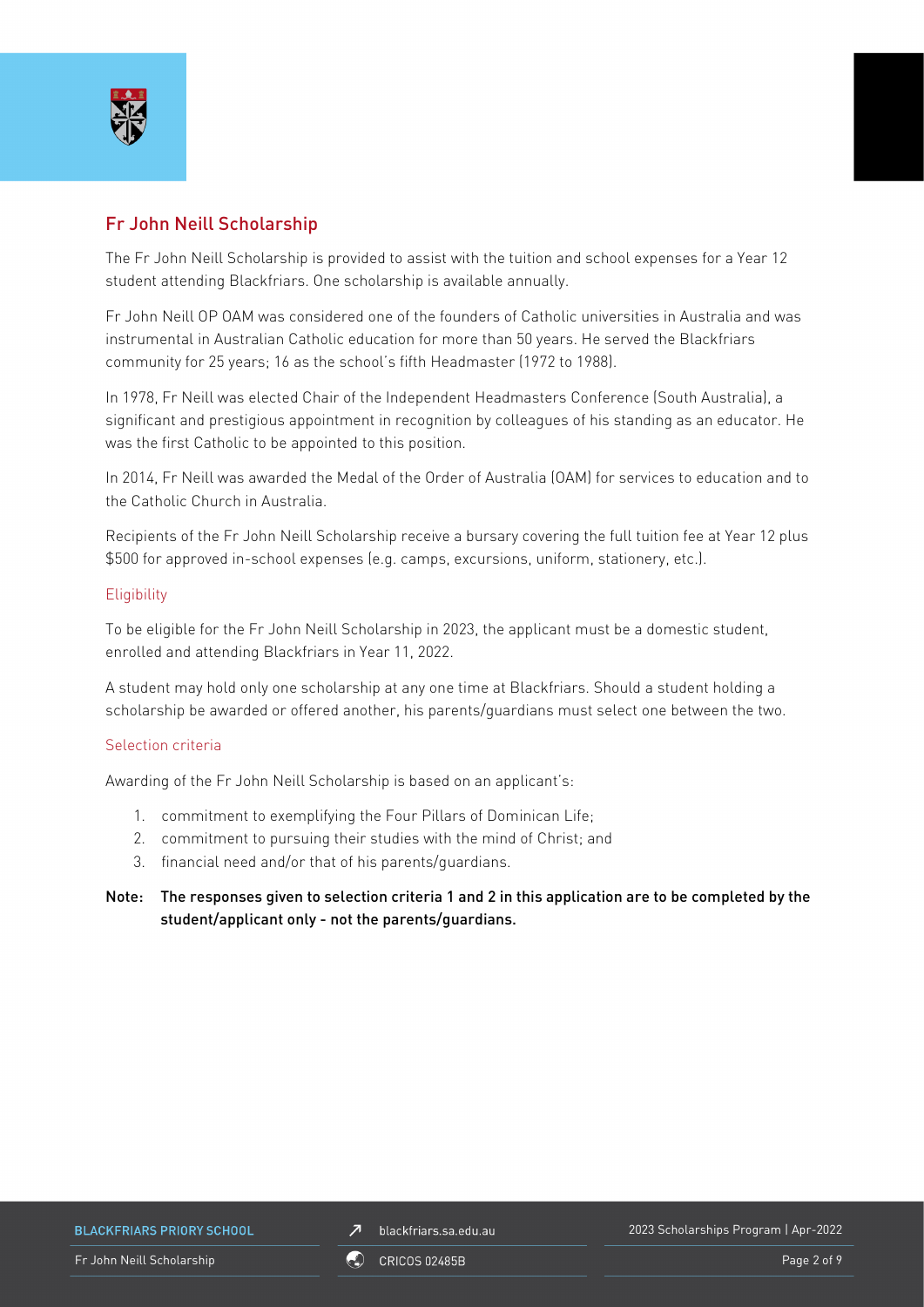

#### Closing date and submission details

Applications for the 2023 Fr John Neill Scholarship must be received by 4pm, Tuesday 14 June 2022.

Applications can be submitted via post, emailed to [registrar@bps.sa.edu.au](mailto:registrar@bps.sa.edu.au) or delivered in person to the Blackfriars Administration, marked for the attention of:

The Scholarship Committee Blackfriars Priory School PO Box 86 PROSPECT SA 5082

All application details will remain confidential to members of the Scholarship Committee.

### Results

All applicants will be advised of the outcome of their scholarship application in due course.

#### Expectations of the scholarship recipient

Students receiving a Blackfriars scholarship will, along with their families, show a commitment towards making a positive contribution to the life of the school.

The Principal reserves the right to revoke a scholarship for appropriate reasons.

#### Further information

For further information, please contact Blackfriars Registrar, Linda Gavranic, at [registrar@bps.sa.edu.au](mailto:registrar@bps.sa.edu.au) or during office hours on 08 8169 3954.

**BLACKFRIARS PRIORY SCHOOL** 

Fr John Neill Scholarship **Page 3 of 9** CRICOS 02485B **Page 3 of 9** Page 3 of 9

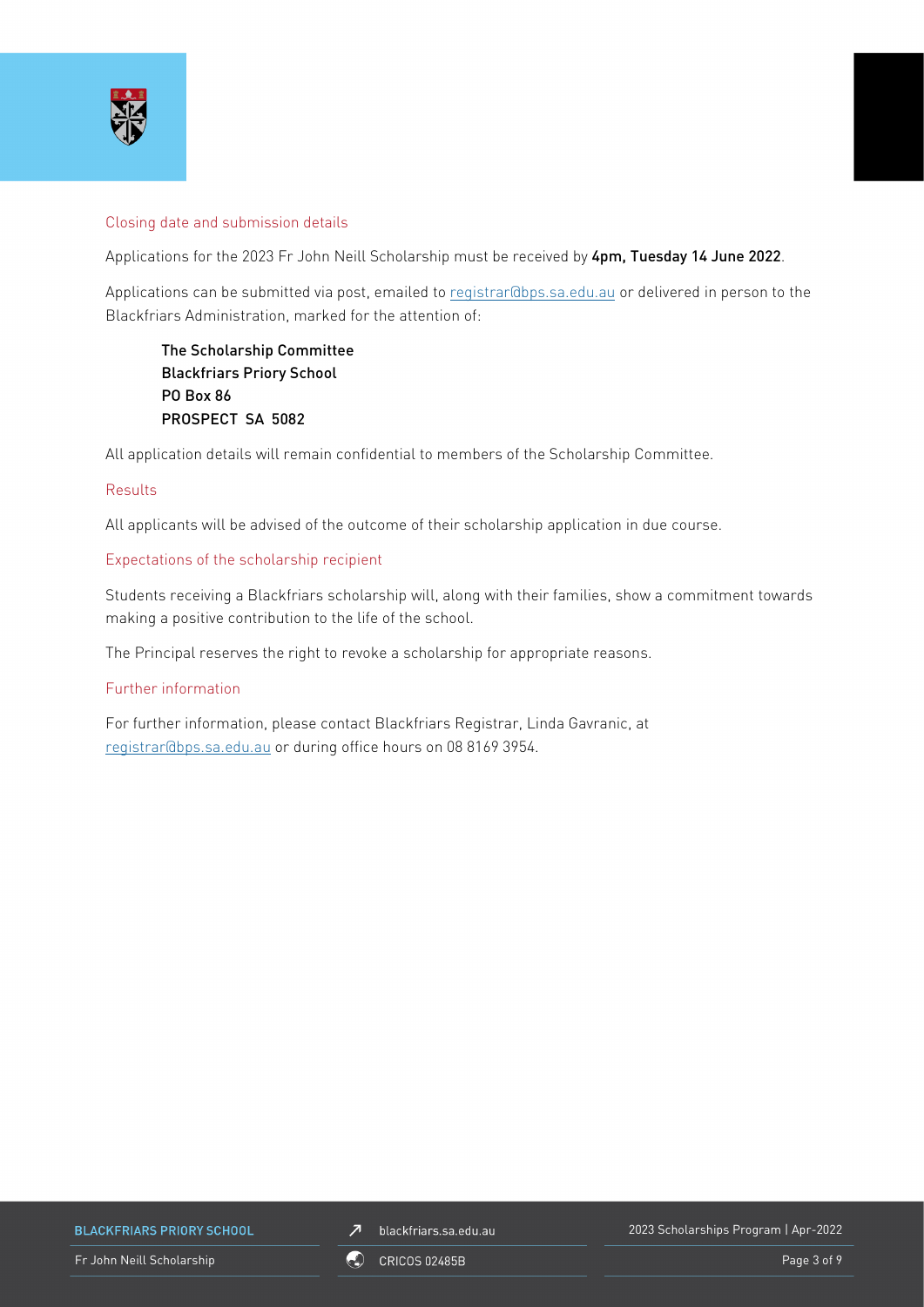

# Student/Applicant details

| Surname:                                                                                                                     |  |                       |           |  |        |
|------------------------------------------------------------------------------------------------------------------------------|--|-----------------------|-----------|--|--------|
| Given name(s):                                                                                                               |  |                       |           |  |        |
| Date of birth:                                                                                                               |  |                       |           |  |        |
| Street address:                                                                                                              |  |                       |           |  |        |
| Suburb:                                                                                                                      |  |                       | Postcode: |  |        |
| Year started at Blackfriars:                                                                                                 |  |                       |           |  |        |
| Current year level:                                                                                                          |  | Teacher / Home Group: |           |  |        |
| Parish:                                                                                                                      |  |                       |           |  |        |
| Parish priest:                                                                                                               |  |                       |           |  |        |
| Is the student currently receiving a scholarship or other financial assistance<br>(e.g. School Card, Youth Allowance, etc.)? |  |                       |           |  | $O$ No |
| If Yes, please specify:                                                                                                      |  |                       |           |  |        |

# Parent/Guardian 1

| Title:                   |  | OMr OMrs OMs OMiss ODr |  |
|--------------------------|--|------------------------|--|
| Surname:                 |  |                        |  |
| Given name:              |  |                        |  |
| Relationship to student: |  |                        |  |
| Occupation:              |  |                        |  |
| Mobile phone:            |  |                        |  |
| Email:                   |  |                        |  |

# Parent/Guardian 2

| Title:                   |  | OMr OMrs OMs OMiss ODr |  |
|--------------------------|--|------------------------|--|
| Surname:                 |  |                        |  |
| Given name:              |  |                        |  |
| Relationship to student: |  |                        |  |
| Occupation:              |  |                        |  |
| Mobile phone:            |  |                        |  |
| Email:                   |  |                        |  |

**BLACKFRIARS PRIORY SCHOOL** 

 $\n *J*\n blackfriars.sa.edu.au\n$ 

2023 Scholarships Program | Apr-2022

Fr John Neill Scholarship **Community** CRICOS 02485B Page 4 of 9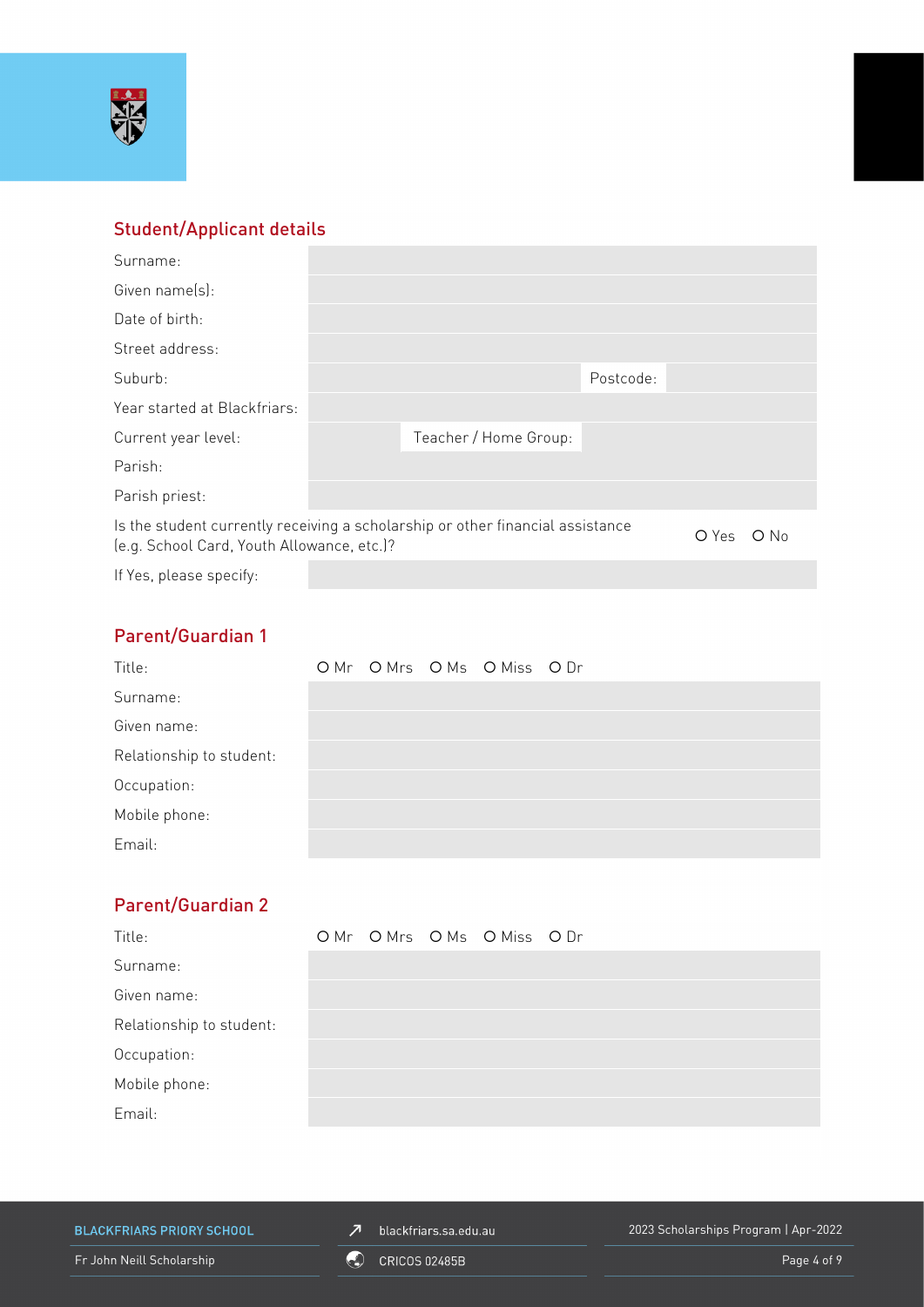

# Family information

Names and ages of applicant's siblings (if applicable):

# Acceptance of scholarship conditions

- $\Box$  I/We accept that the recipient of the scholarship will, along with their family, show a commitment towards making a positive contribution to the life of Blackfriars.
- $\Box$  I/We understand that the Principal reserves the right to revoke a scholarship for appropriate reasons.
- $\Box$  I/We understand that a student may hold only one scholarship at any one time at Blackfriars.
- $\Box$  I/We understand that if the recipient of the scholarship were to subsequently transfer to another school prior to graduation, the family is liable to repay the full value of the scholarship to Blackfriars.
- $\square$  The responses provided to selection criteria 1 and 2 are the work of the student/applicant.

### **Signatures**

| Student/Applicant: | Date: |  |
|--------------------|-------|--|
| Parent/Guardian 1: | Date: |  |
| Parent/Guardian 2: | Date: |  |

**BLACKFRIARS PRIORY SCHOOL** 

 $\n *J*\n blackfriars.sa.edu.au\n$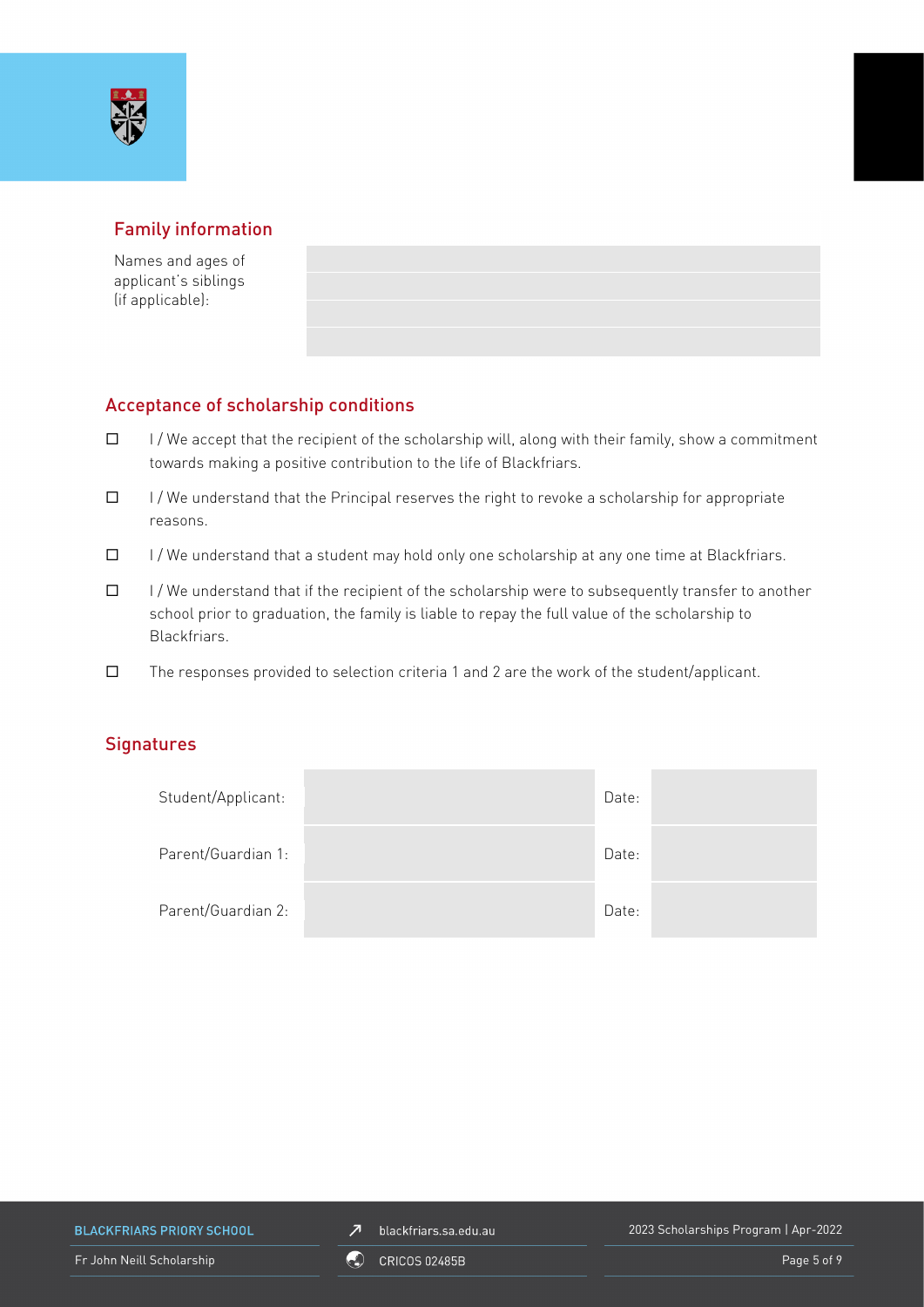

### Responses to selection criteria

### 1. Four Pillars of Dominican Life

Blackfriars is built upon the Four Pillars of Dominican Life - Prayer, Study, Community and Service. Please provide an explanation of how you embody the values of the Four Pillars in your life either at school, home or in the wider community.

Prayer

#### **Study**



**BLACKFRIARS PRIORY SCHOOL** 

Fr John Neill Scholarship **Community** CRICOS 02485B Page 6 of 9



2023 Scholarships Program | Apr-2022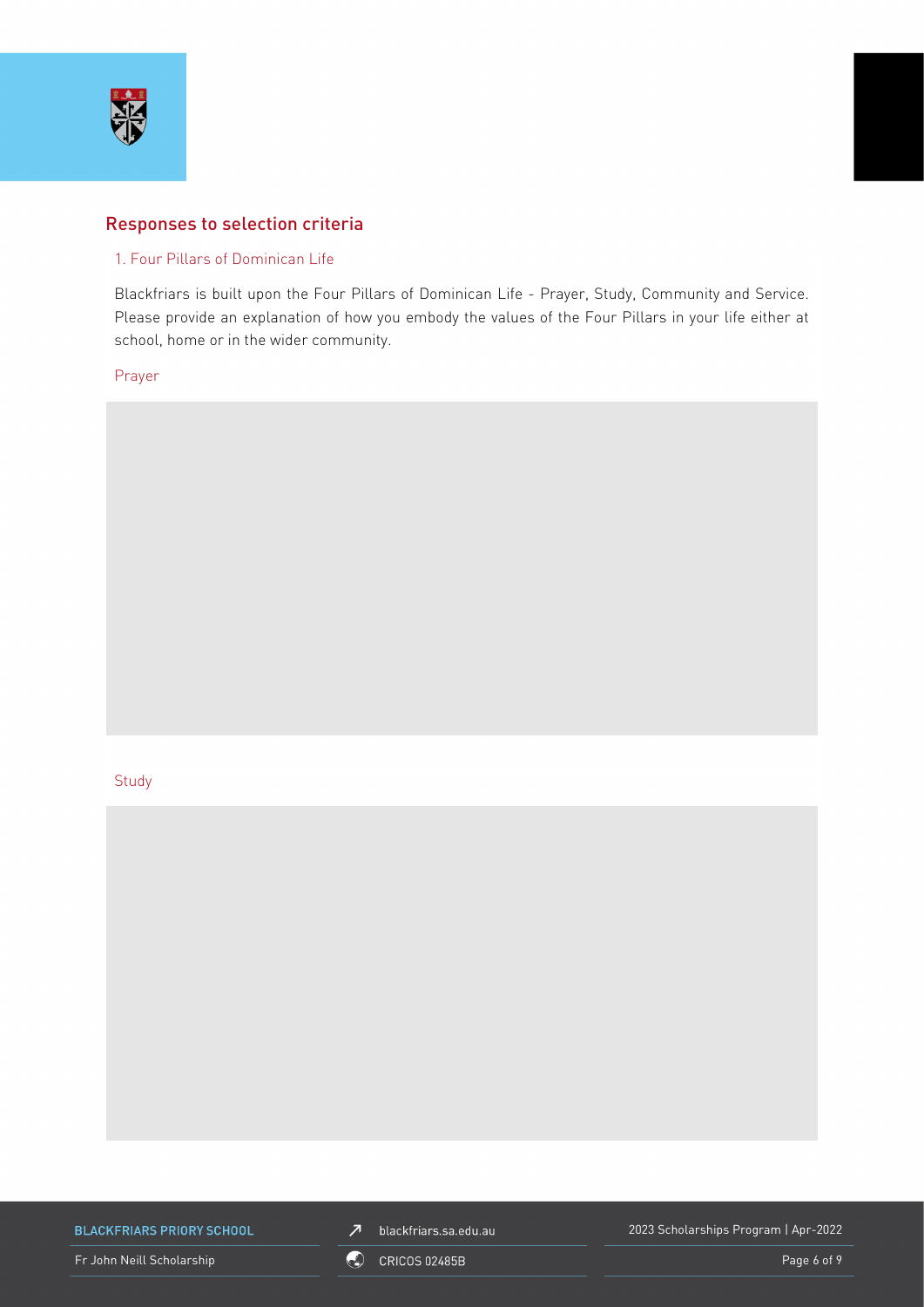

### Community

### Service

**BLACKFRIARS PRIORY SCHOOL** 

Fr John Neill Scholarship **Community** CRICOS 02485B **Page 7 of 9** and 2011 12:30 Page 7 of 9



2023 Scholarships Program | Apr-2022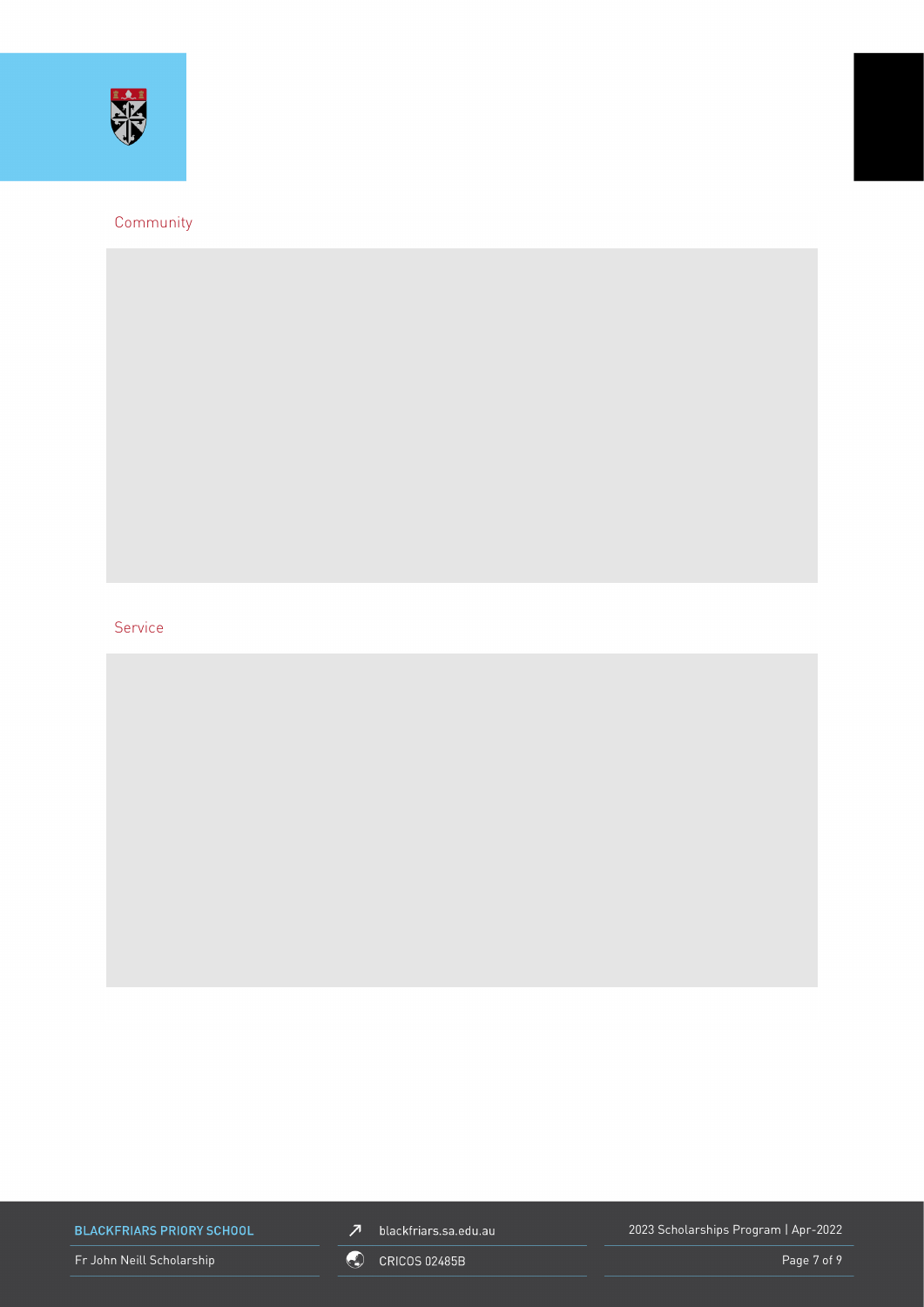

### 2. Mind of Christ

In 1 Corinthians 2:16, Paul makes a statement concerning all believers: '...we have the mind of Christ.' Having the mind of Christ means understanding God's plan in the world and sharing in the plan, purpose, and perspective of Christ.

This scholarship is named in recognition of Fr John Neill OP, the fifth Headmaster of Blackfriars. Fr Neill valued the importance of being both thoroughly professional in one's own discipline, as well as bringing a Catholic mind to that discipline. For example:

- physical scientists see that they are discovering God's world and God's laws;
- physical education teachers see the human person as an essential union of body and soul with an innate dignity and a destiny beyond the corruption of the body; and
- economists see systems as existing for the human person and not vice-versa.

Fr Neill strived for students to appreciate 'the specific body of knowledge and its associated skills with the mind of Christ.' He wanted students to consider their intention in studying the subjects, for what purpose they propose to use their skills, and how the subjects relate to other human values.

In your studies at Blackfriars, how will you bring the mind of Christ to one or more of the subjects that you plan to study in Year 12?

**BLACKFRIARS PRIORY SCHOOL** 

 $\overline{\mathcal{L}}$ blackfriars.sa.edu.au 2023 Scholarships Program | Apr-2022

Fr John Neill Scholarship **Page 8 of 9** CRICOS 02485B **Page 8 of 9** Page 8 of 9